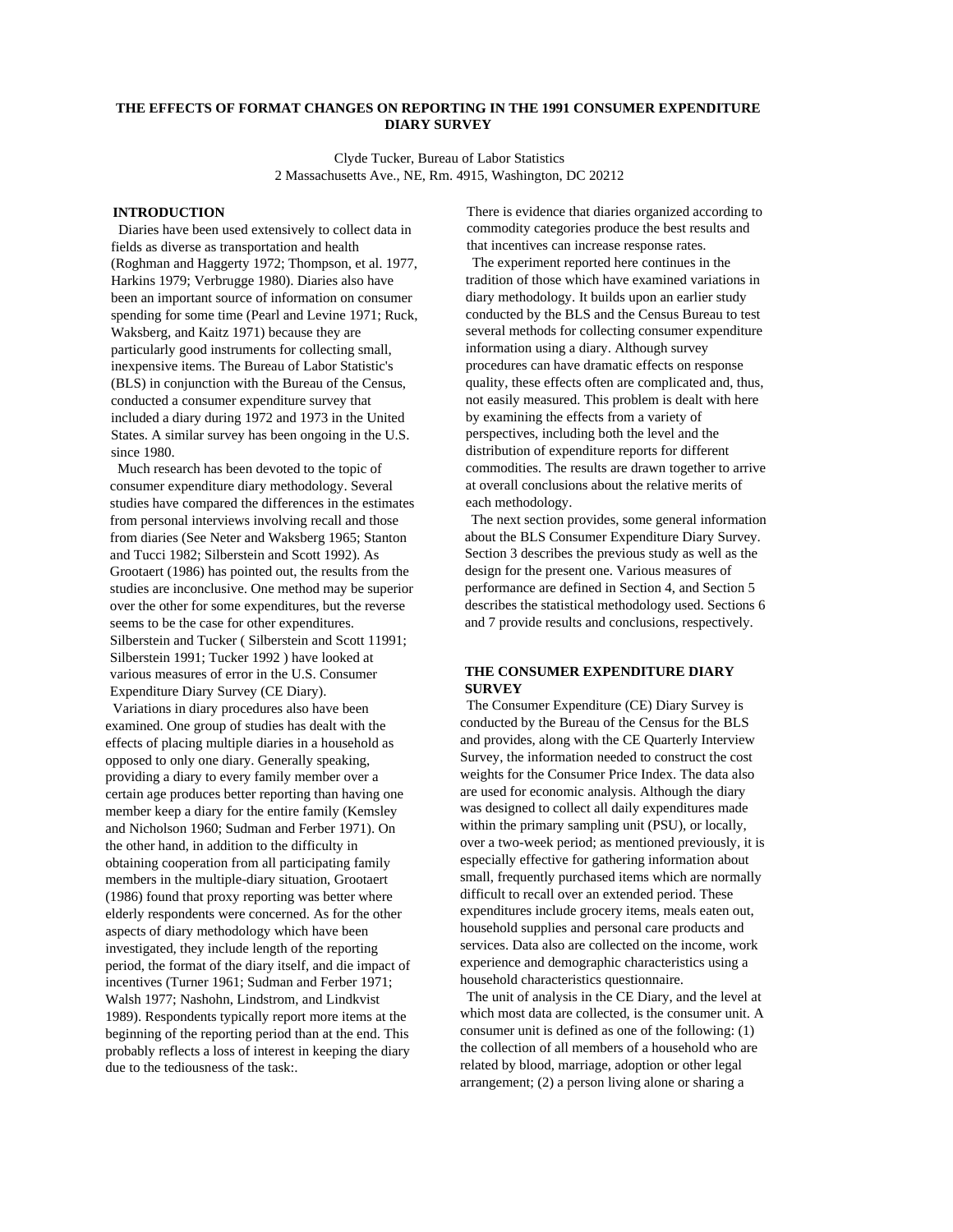household with others or living as a roomer in a private home or lodging house or in a permanent living quarters in a hotel or motel, but who is financially independent; or (3) two or more persons who live together and pool their incomes to make joint expenditure decisions. To be considered financially independent, at least two of the three major expense categories (housing, food and other living expenses) have to be provided by the respondent.

The CE Diary sample is designed to be representative of the national, noninstitutional civilian population. Besides the population residing in regular housing, persons residing in selected group quarters, such as college dormitories, also are represented. Five to six thousand consumer units are interviewed each year from a nationwide two-stage, clustered design with 101 PSUs (primary sampling units). Because the design is complex, a set of 44 balanced, half-sample replicate weights is constructed for use in variance estimation. The weights are assigned to each consumer unit in the survey in order to provide estimates for the U.S. population. For further a description see U.S. Department of Labor (1986).

### **DESIGN OF THE 1991 CE DIARY TEST**

Previous research on item reporting rates indicated that explicit references to particular products in the diary can have a positive effect on the reporting of these items, especially if the reporting rates are low to begin with (Silberstein 1983 and Tucker 1984). In 1985, a field test was undertaken to evaluate two experimental diary formats which provided more explicit information about what commodities should be reported. These diaries covered fewer expenditure categories than the diary that was being used. In particular, the apparel section and some other nonfood categories were eliminated. Respondents also were not required to specify the quantity and weight of items, as was the case in the current production diary.

Another feature of the experimental diaries was a new method for collecting recalled expenditures. Interviewers had been recording these expenditures directly into the diary using unscripted procedures and also asking a series of follow-up questions called "diary-check items" about some specific commodities often forgotten by respondents. The new procedure involved a scripted recall section for each expenditure category and was contained in the household characteristics questionnaire. Thus, recalled expenditures could be identified, and the rather cumbersome check items were eliminated.

What distinguished the two experimental diaries from one another was the specificity of the item descriptions in each commodity section. One diary, referred to as the "nonspecific," had blank lines for recording purchases under each of the section headings, and the headings contained relatively

extensive descriptions of items in that section. The second diary, the "specific," had only category titles in the headings, but the lines beneath each heading had specific items printed on them. Respondents just checked if an item was purchased and recorded the price.

Extensive analyses (Tucker and Bennett 1988; Sliwa 1988; Tucker 1992) showed that both of the experimental diaries produced gains in expenditure reports for groceries, but the specific diary gave the greatest overall improvement. The additional recall section proved to be worthwhile not only in uncovering forgotten expenditures but also in reducing interviewer errors common to the check-item section.

Before a new diary format could be implemented, several issues still needed to be addressed. Any new diary would have to incorporate the categories not covered on the experimental diaries. It was unclear how these additional categories would affect reporting by increasing respondent burden. Furthermore, although the specific diary seemed to be the better of the two, the number of printed lines would be very large if all nonfood categories were included. Also, follow-up work done in a laboratory suggested that respondents had difficulty correctly selecting the appropriate line for recording some expenditures in the specific diary (Tucker, Vitrano, Miller, and Doddy 1989).

For these reasons, it was decided that a second field test would evaluate a diary similar to the current production diary and an expanded version of the nonspecific diary which included all expenditure categories. Diary A, the one almost identical to the production diary, had two pages for recording expenditures each day. Diary B, the expanded nonspecific diary, had six pages per day containing a number of sections with headings describing which items should be recorded in them. The recall section was used with both, and, again, no quantity or weight information was collected. To save money, a separate test was not done. Instead, these two diaries replaced the diary currently being used with the production sample.

Both diaries were in the field for calendar years 1991 and 1992, and each consumer unit was asked to keep the same diary for two consecutive weeks. Because Diary A was so similar to the production diary, 80% of the sample used it. Diary B was given to the other 20%. Over 4500 consumer units received Diary A in 1991, yielding 9170 weekly diaries treated as independent observations. There were 2264 weekly B diaries. The analysis is based on the 1991 data.

### **OUTCOME MEASURES**

Several measurements are taken in order to evaluate the results of the test from a variety of perspectives.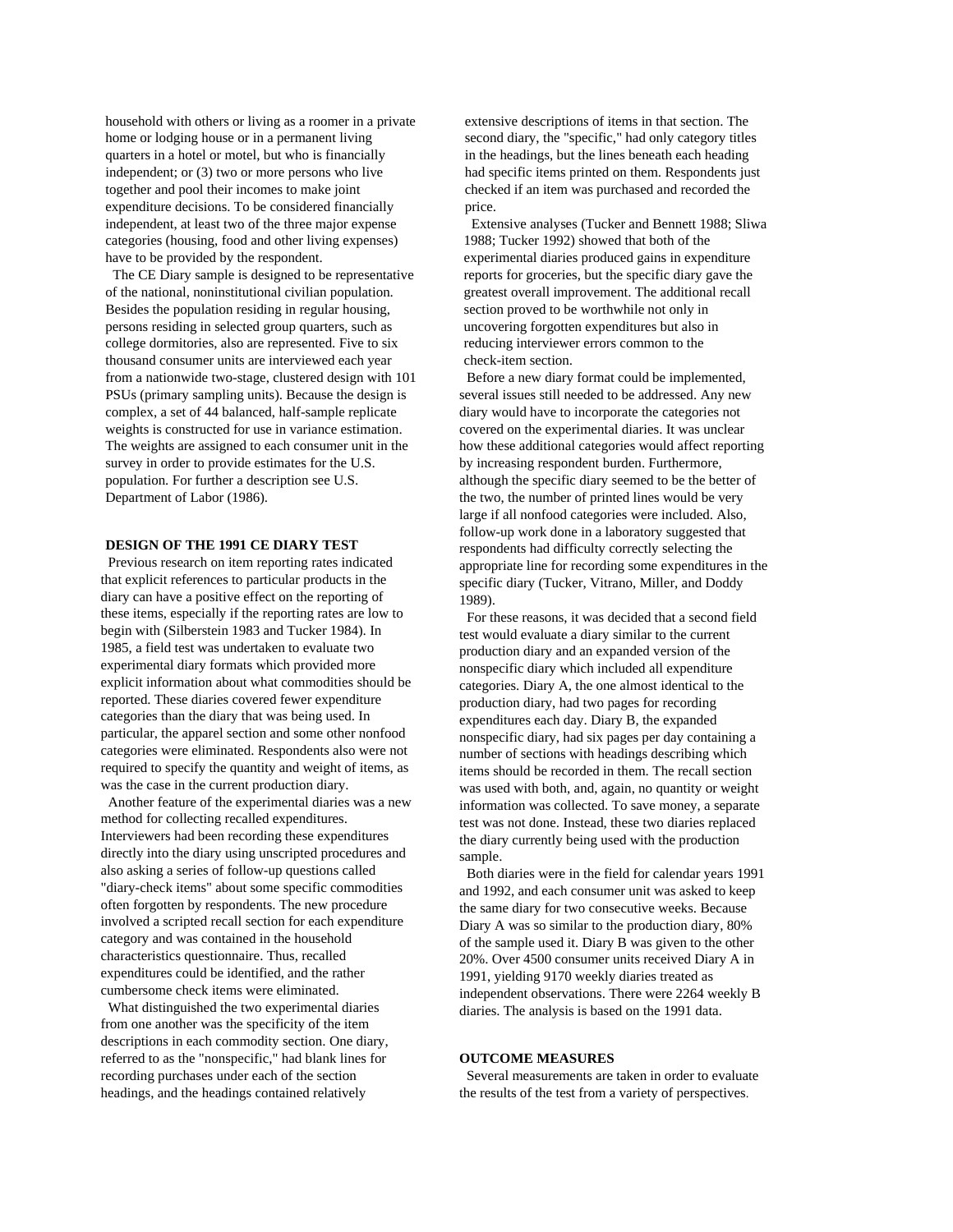To facilitate comparisons between the diaries using these variables, commodities are grouped into expenditure categories. They are Food at Home, Food Away From Home, Apparel, Other Nonfood Items.

Perhaps the most important respondent performance measure is the reported mean weekly expenditure for each category. Mean weekly expenditure is computed in the following way for each expenditure category:

The measure of decline within a diary week, called first-day bias, compares the mean expenditure for the first day of the week to the average daily expenditure for that week. This is done for respondents who completed both diaries. Recalled expenditures are eliminated from the calculations and those respondents whose entire expenditure report was obtained from recall are not included. The first-day bias is computed as follows:

### **ANALYTICAL METHODS**

The most important survey performance measures are mean expenditures and response (noninterview) rates, but relative importances are of at least equal interest since changes in them could affect the CPI. Therefore, treatment differences in all three indicators are subjected to significance testing at the .10 level. Given the computationally intensive nature of the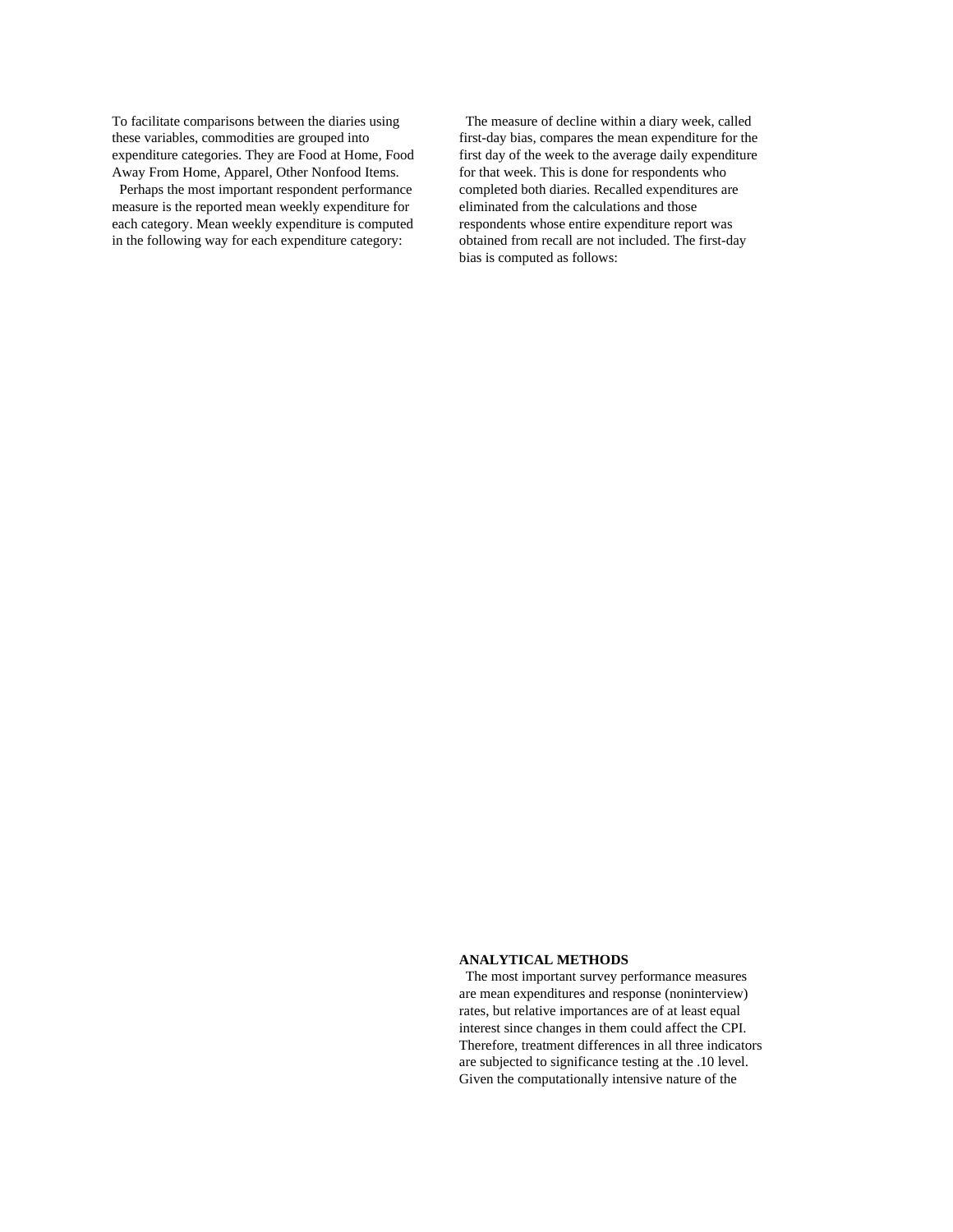replicate design and their lesser importance. differences for the other measures are compared by inspection only. In general, differences of 10% or more are of interest, especially if there is a trend of that magnitude in one direction or another.

The refusal and noninterview rates are compared using a difference of sample proportions test based on simple random sampling. To account for possible design effects,  $\alpha$  is set at .05. The T<sup>2</sup> statistic (Johnson and Wichern 1982) is used to evaluate, at both the population and subpopulation levels, the overall differences between the diaries with respect to the vectors of the means for expenditures and the relative importances. With this statistic, a simultaneous test of the values for all expenditure categories can be made so that the type-one error rate is held constant. The sample for each diary is assumed to be independent, and the variancecovariance matrices are assumed to be equal. The pooled estimate of variance is given as:

$$
S_{\text{pooled}} = \frac{\sum_{j=1}^{44} (\overline{x}_{1j} - \overline{x}_{1})(\overline{x}_{1j} - \overline{x}_{1}) + \sum_{j=1}^{44} (\overline{x}_{2j} - \overline{x}_{2})(\overline{x}_{2j} - \overline{x}_{2})}{n_{1} + n_{2}}
$$
(9)

where j specifies the replicates,  $\underline{x}_{1j}$  and  $\underline{x}_{2j}$  are the vectors of replicate statistics (means and relative importances) for the two treatments, and  $\overline{x}_1$  and  $\overline{x}_2$ , are the vectors of statistics for the entire sample. S<sub>pooled</sub> is calculated with  $n_1 + n_2 = 88$  rather than  $n_1 + n_2 - 2$  when using balanced half-sample replicates.

 $T<sup>2</sup>$  is computed as follows:

$$
T^{2} = (\overline{\underline{x}}_{1} - \overline{\underline{x}}_{2})^{T} \cdot [S_{pooled}]^{-1} \cdot (\overline{\underline{x}}_{1} - \overline{\underline{x}}_{2}) \quad (10)
$$

and  $T^2/[(n_1+n_2)\cdot p/(n_1+n_2-p+1)]$  is distributed as  $F_p$ ,  $(n_1 + n_2 - p + 1)$  where p is the number of elements (commodity categories) in the vectors  $\underline{x}_1$  and  $\underline{x}_2$ . If T<sup>2</sup> is significant (a two-tail test with  $\alpha$  $=$  10) for a particular treatment comparison, simultaneous confidence intervals for the differences between pairs of elements are established as follows:

$$
\ell\left(\overline{\underline{x}}_1-\overline{\underline{x}}_2\right)\pm\sqrt{\frac{(n_1+n_2)\cdot p}{(n_1+n_2-p+1)}\cdot F_{p,(n_1+n_2-p+1)}^{\alpha}\cdot \underline{\ell}\left(S_{\text{pooled}}\right)\underline{\ell}}\quad(11)
$$

where  $\ell$  contains a 1 for the particular category comparison and the rest O's.

Diary B represents a greater departure from current procedures than Diary A. For that reason, a demonstrable improvement in the outcomes would be needed to justify choosing Diary B over Diary A. This improvement would include increases in expenditure means and, presumably, the other reporting measures (number of reports and reporting rates). At the same time, the response rates should be reasonably comparable to Diary A. Differences in relative importances that can be tied to improvements in reporting will be viewed positively.

## RESULTS

To be sure that differences between the diaries are not simply a reflection of differences in sample characteristics, three variables were examined-consumer unit size and income and the percentage of incomplete income reporters. The first two are closely related to expenditures, and the last gives some indication of level of respondent cooperation. Table 1 provides the information about these indicators in both samples. Statistical tests using variances taking into account the complex design showed no differences between the samples. Table 2 gives the nonresponse rates for both diaries. Again, there are no statistically significant differences.

The expenditure means for the four categories in Table 3 are higher in Diary Bin every case, although statistically significant differences are limited to Food At Home and Other Nonfood Items. Table 4 provides information on the other reporting measures. There is no consistent pattern among the reporting rates, with only the difference for Apparel approaching the 10% mark. A clearer trend in favor of Diary B might have been expected given the differences in expenditure means. There is more than a 10% difference in number of expenditure records for Food at Home. This difference coincides with the expenditure differences reported in Table 3. On the other hand, the number of records for Food Away From Home is greater for Diary A. The numbers in the other two categories are almost identical.

Taming to the other important measure, relative importances, Table 5 gives these for the four expenditure categories. No statistically significant differences exist; and, in fact, there are none of any substantive interest. The proportion for Food Away From Home is slightly smaller (about 8%) for Diary B because the increase in its mean expenditure was so much smaller than those for the other categories.

Table 6 contains the data on first-day and first-week biases, and they show the same pattern as in the Diary Operational Test. There is generally a greater firstday bias in Diary B; but the first-week bias is, if anything, in the opposite direction. This is particularly true for Apparel. These results may indicate that first-day bias is simply a matter of higher reports at the beginning of each diary week for Diary Bas opposed to a larger decline in effort later in the week.

#### **CONCLUSIONS**

The results of this study indicate that Diary B performs better than Diary A in prompting expenditure reports in most categories. Furthermore,